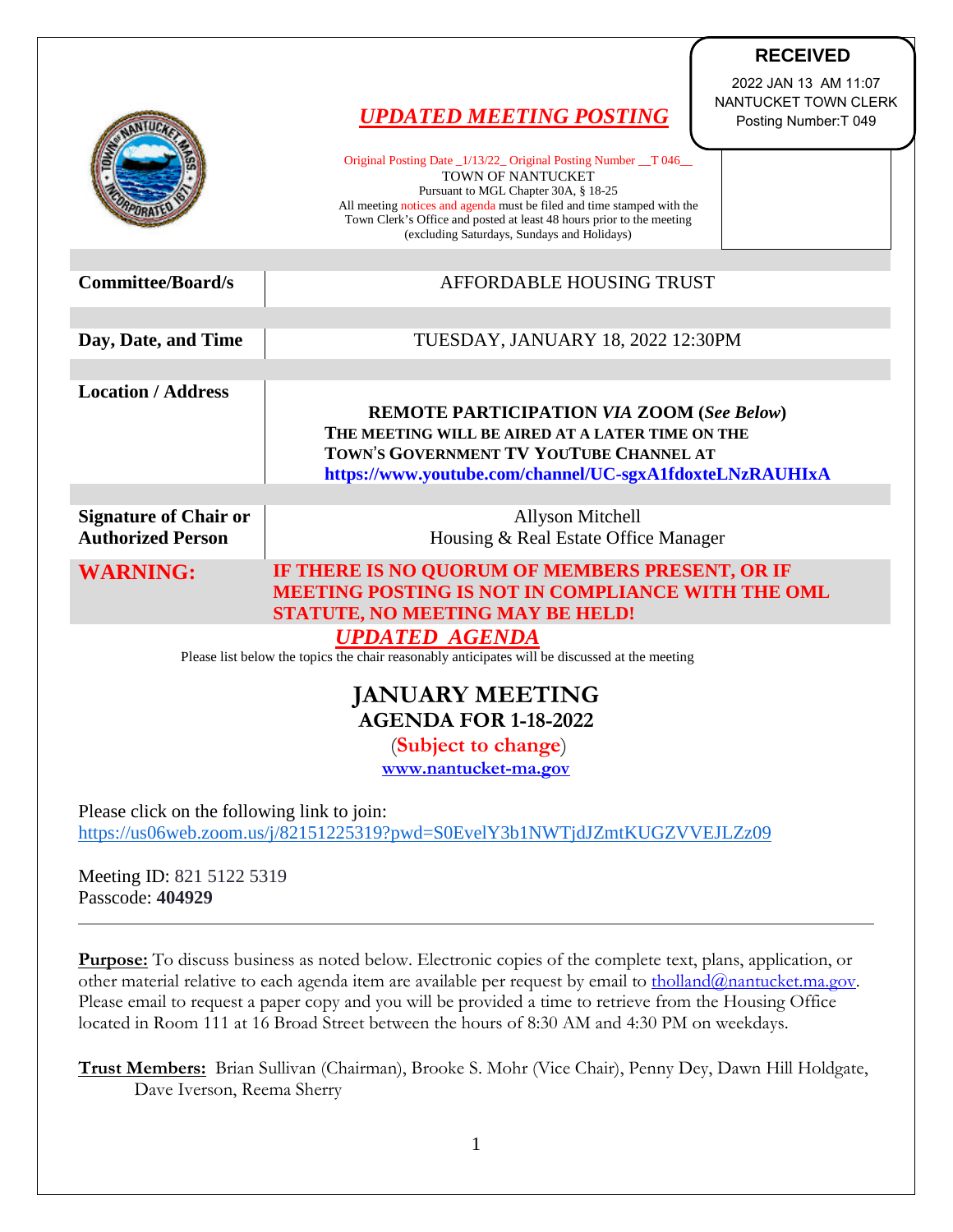**Staff:** Tucker Holland (Housing Director), Ken Beaugrand (Real Estate Director), Allyson Mitchell (Housing & Real Estate Office Manager)

#### PLEASE LIST BELOW THE TOPICS THE CHAIR REASONABLY ANTICIPATES WILL BE DISCUSSED AT THE MEETING

- **I.** CONVENE in Open Session via Zoom
- **II.** APPROVAL of Agenda

## **III.** APPROVAL of Minutes

- Tuesday, June 1, 2021
- Tuesday December 14, 2021
- **IV.** PUBLIC COMMENT for items not otherwise on the agenda
- **V.** CCAP/CFAP UPDATES
	- Subordination of Mortgage 1 Scotch Broom Path
	- Subordination of Mortgage Larrabee Lane Lot 2
	- CCAP Application Hafsa Lewis
	- CFAP Repayment Isaiah Stover

### **VI.** 31 Fairgrounds – UPDATE

- Review of Construction Timeline
- Ribbon Cutting, Friday January 21, 2022
- Confirmation of Closing Cost Coverage & Coverage for Owner's Agent
- **VII.** Richmond Wildflower Acceleration UPDATE

### **VIII.** Annual Town Meeting -UPDATE

- Fin Com Discussions
- Housing Bank Bill
- **IX.** 12 & 12R Bartlett Road UPDATE
	- Inspection Information
- **X.** Demand RFP DISCUSSION
- **XI.** Communications & Website– DISCUSSION